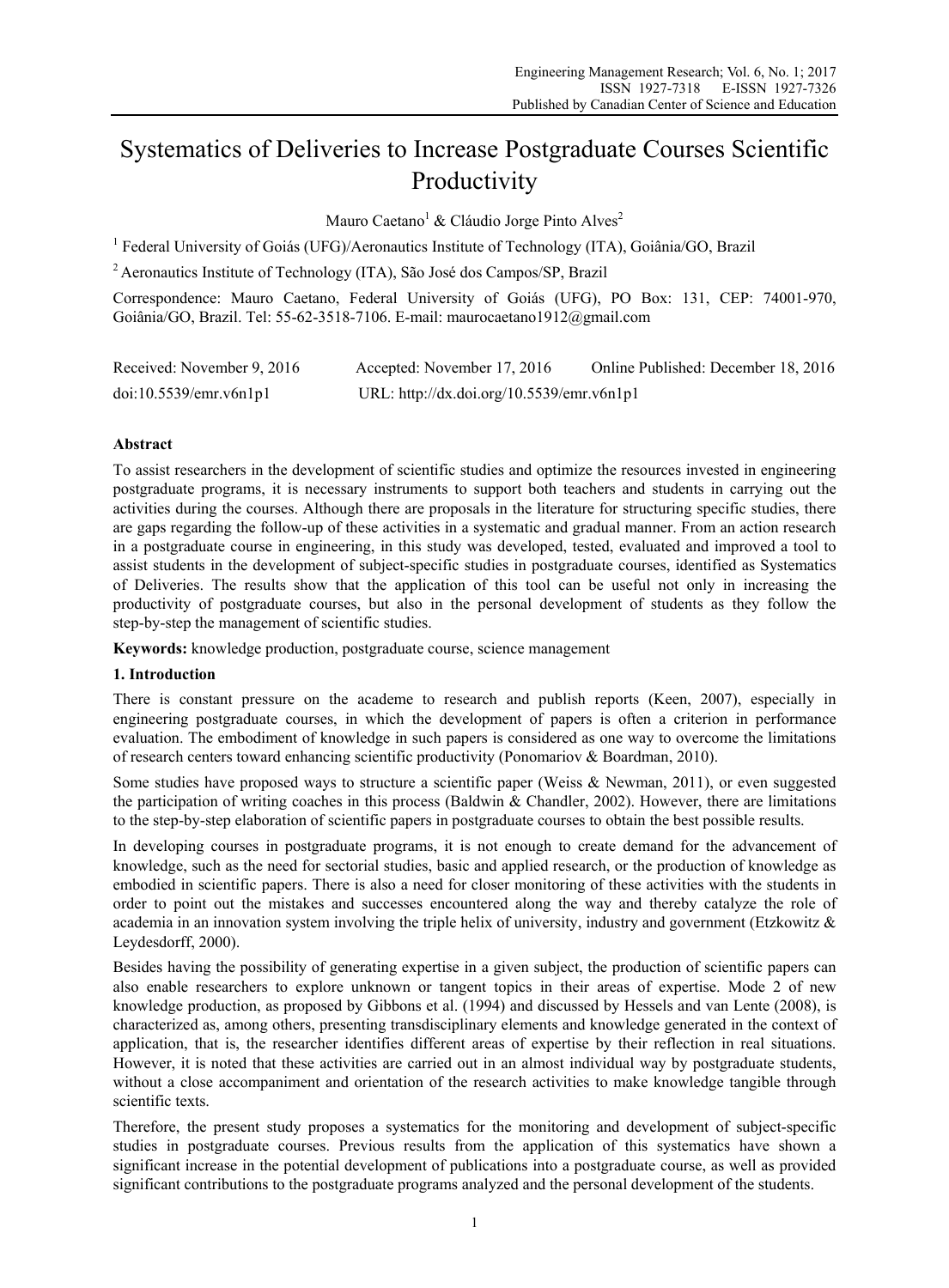#### **2. Methodological Procedures**

This study was carried out in three distinct stages. The first one was related to the development and application of the proposed tool in an action research. The second one was the evaluation of this tool both in relation to its validity and its impact on the course activities, as presented in Table 1, and finally, in the third stage, improvements were made on the systematics proposed.

The course used as a reference was the Aeronautics Infrastructure. There were 37 students at the beginning of classes and 30 finished the course. Among the participants were students enrolled in master and doctoral courses, special students and non-regular enrollees in isolated courses, such as acting in companies and agencies in the airline industry. The large number of students enrolled in the course is mainly due to the fact that completion of this course is a requirement in the Postgraduate Program in Aeronautical Infrastructure Engineering (PG/EIA) at Aeronautics Institute of Technology (ITA), Brazil.

This semester course was offered once a year and includes among its objects of evaluation the production of a scientific paper by the students. The score given for this paper is then integrated and calculated the students' final grade in the course. Historically, the production of such paper was considered mainly as an assessment tool. Among these works, one, two, or at most, three papers have been usually identified as having potential for publication. Such potential for publication is based not only on the score obtained in the evaluation, but mainly on the possible usefulness of the study in the academic community. By applying the proposed systematics, 13 papers were identified as having real potential for publication in journals or scientific events on transport management and engineering.

To evaluate the proposed Systematics of Deliveries, questionnaires were given to students of a postgraduate course and users to determine their views on the feasibility of this tool. The questionnaires were administered at the end of the delivery period and included 15 affirmative statements, to which the students could assign scores ranging from 1 (maximum disagreement with the statement) to 10 (maximum agreement). A total of 28 valid questionnaires were returned.

To analyze the validity of this systematics, concordance and relevance analyses were carried out with the students, and correlations were determined between the responses submitted to statistical analysis.

The analysis of the questionnaires considered the variance index  $(\sigma_x^2)$  of responses for a given affirmative statement "x" and the range of 10 points (A) on the measurement scale of 1 to 10. These two values are used in Eq. 1, as proposed by James, Demaree and Gwolf (1984), to identify variations in the perceptions of students regarding the affirmative statements.

$$
\sigma_x^2 = (A^2 - 1)/12 \tag{1}
$$

It was also necessary to obtain the means  $(\overline{X})$  of the students' answers to the affirmative statements presented. These values, in addition to having the relevant level shown by students in relation to the affirmative analyzed, along with the standard deviation  $(S_x)$  of the average of responses, were used to identify the common perception of students related to the affirmative presented.

To obtain the level of agreement among the students regarding the affirmative statement "x", the concordance index was identified (*C*x) from the answers given (James, Demaree, & Gwolf, 1993). This index, which was used to determine whether there was a consensus in the group regarding the statement presented, can be obtained by applying Eq. 2.

$$
C_x = 1 - (S_x^2 / \sigma_x^2) \tag{2}
$$

In Eq. 2, the value of  $C_x$  ranges from 0 (maximum disagreement within the group regarding the affirmative statement presented) to 1 (maximum agreement). Farris et al. (2007) used this same method to evaluate the effectiveness of tools used in the development of new products.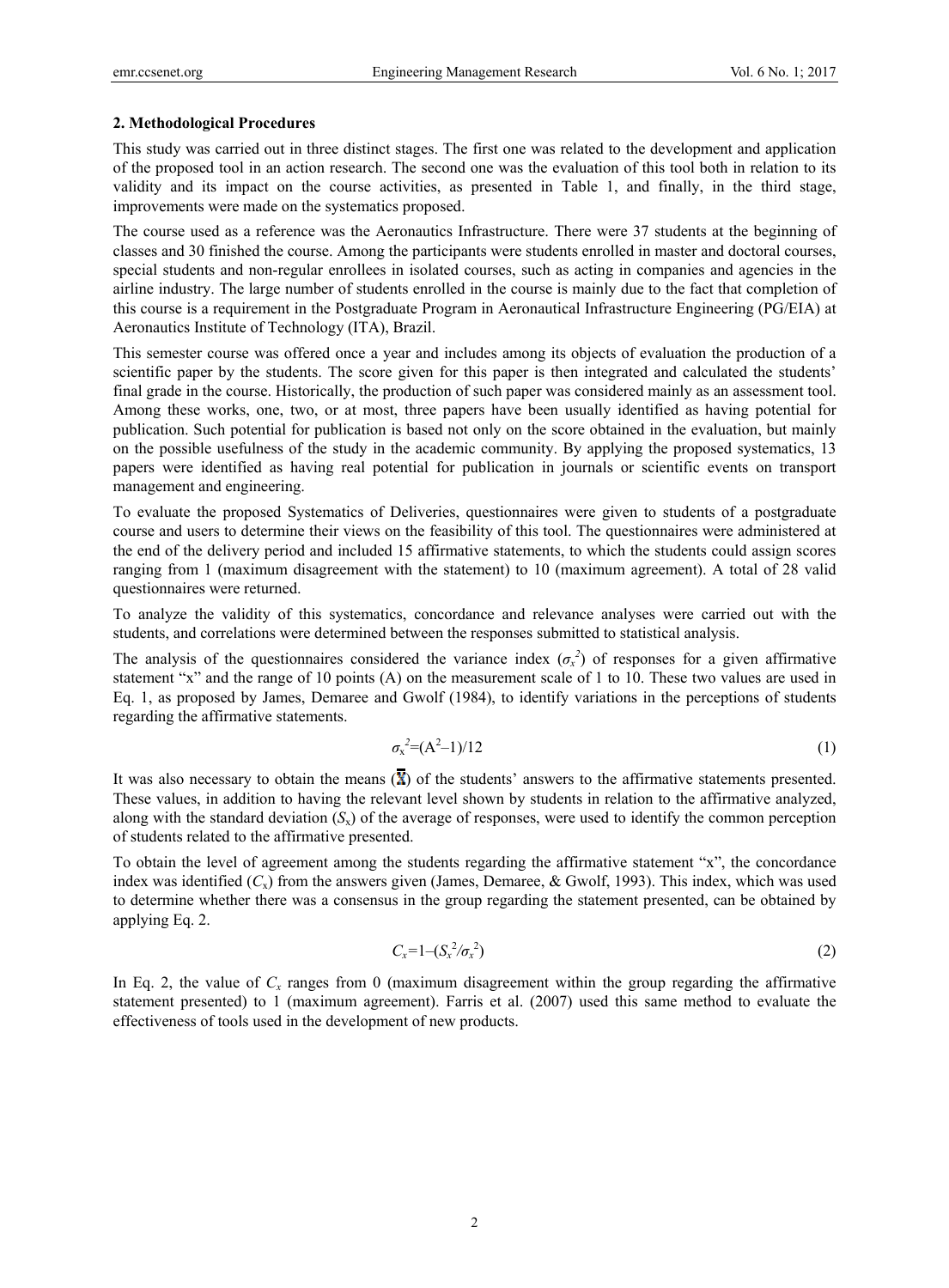#### **3. Results**

The results of evaluation the proposed Systematics of Deliveries are presented in Table 1, which shows the mean  $(\overline{X})$ , standard deviation  $(S_x)$  and concordance index  $(C_x)$  of the students' responses to the affirmative statements presented.

| <b>Affirmative statements</b>                                                                              | ž.  | $S_{x}$ | $C_{\rm x}$ |
|------------------------------------------------------------------------------------------------------------|-----|---------|-------------|
| This Systematics provides contributions to the course Aeronautics Infrastructure.                          | 7,4 | 2,5     | 0,2         |
| With this Systematics, I can learn more about the subject Aeronautics Infrastructure Engineering.          | 6.8 | 2,6     | 0,2         |
| I already have prior experience in writing papers.                                                         | 3,4 | 3,4     | 0,0         |
| This Systematics increases my chances of publishing papers.                                                | 8.5 | 2,0     | 0,5         |
| This Systematics provides contributions to the Program.                                                    | 8,6 | 1,5     | 0,7         |
| This Systematics enables me up with theories on the subject outside the classroom.                         | 8,8 | 1,4     | 0,8         |
| This Systematics enables me up with practices on the subject outside the classroom.                        | 7,0 | 2,9     | 0,0         |
| D1 Ideas for topics and initial references was adequate.                                                   | 7,6 | 2,5     | 0,2         |
| D2 Structure of the theoretical framework and initial concepts was adequate.                               | 8,5 | 1,6     | 0,7         |
| D3 Methods and tools for data collection and analysis was adequate.                                        | 7,7 | 2,1     | 0,5         |
| D4 Analysis of results and final considerations was adequate.                                              | 8,4 | 1,8     | 0,6         |
| D5 Final paper was adequate.                                                                               | 8,4 | 1,7     | 0,6         |
| The experience of the Collaborator in applying the Systematics was useful in developing the<br>deliveries. | 9,1 | 1,0     | 0.9         |
| The experience of the Collaborator in the field studied was useful to the research.                        | 7,3 | 3,0     | 0.0         |
| The interaction mode (direct changes in the text of documents and e-mail messages) was adequate.           | 9,3 | 1,2     | 0,8         |

Table1. The students' responses

Source: research data.

A detailed analysis of the data presented in Table 1 shows that, although there is low concordance among the respondents regarding the contribution of this Systematics to the development of the course under study  $(C_x=0,$ 2), the average of the students' responses is high  $(\overline{X} = 7, 4)$ . The same trend is observed regarding the contribution of the Systematics to the subject of Aeronautics Infrastructure ( $C_x=0$ , 2;  $\bar{x}=6$ , 8); that is, on average, the proposed Systematics is useful to both the course and its theme.

Regarding the previous experience of students in the elaboration of scientific papers, heterogeneity was observed in the experiments ( $C_x=0$ , 0). However, the average obtained was low ( $\overline{X}=3$ , 4), indicating that the students had little experience in the preparation of such studies. On the other hand, the proposed Systematics helped increase the chances of developing and publishing papers ( $\overline{X}=8, 5$ ) for about half of the students ( $C_x=0, 5$ ).

Another relevant consideration was that the Systematics assisted the development of activities in the postgraduate program ( $\overline{X}=8$ , 6;  $C_x=0$ , 7). The results of the systematization may also be useful in the development of other studies or the preparing of dissertations and theses in the program.

One of the main contributions of this Systematics to the scientific development of the students was up with theories on the subject outside the classroom, as indicated by  $\overline{X}=8$ , 8, with a high level of agreement ( $C_x=0$ , 8) among the students.

Even being able to consult with the practice on the subject outside the classroom  $(\overline{X} = 7, 0)$ , something commonly requested between postgraduate students, it is noted that this was not a common agreement among the students  $(C_x=0, 0)$ .

In general, there was agreement regarding the suitability of the deliveries, with  $\overline{X}$  values ranging between 7, 6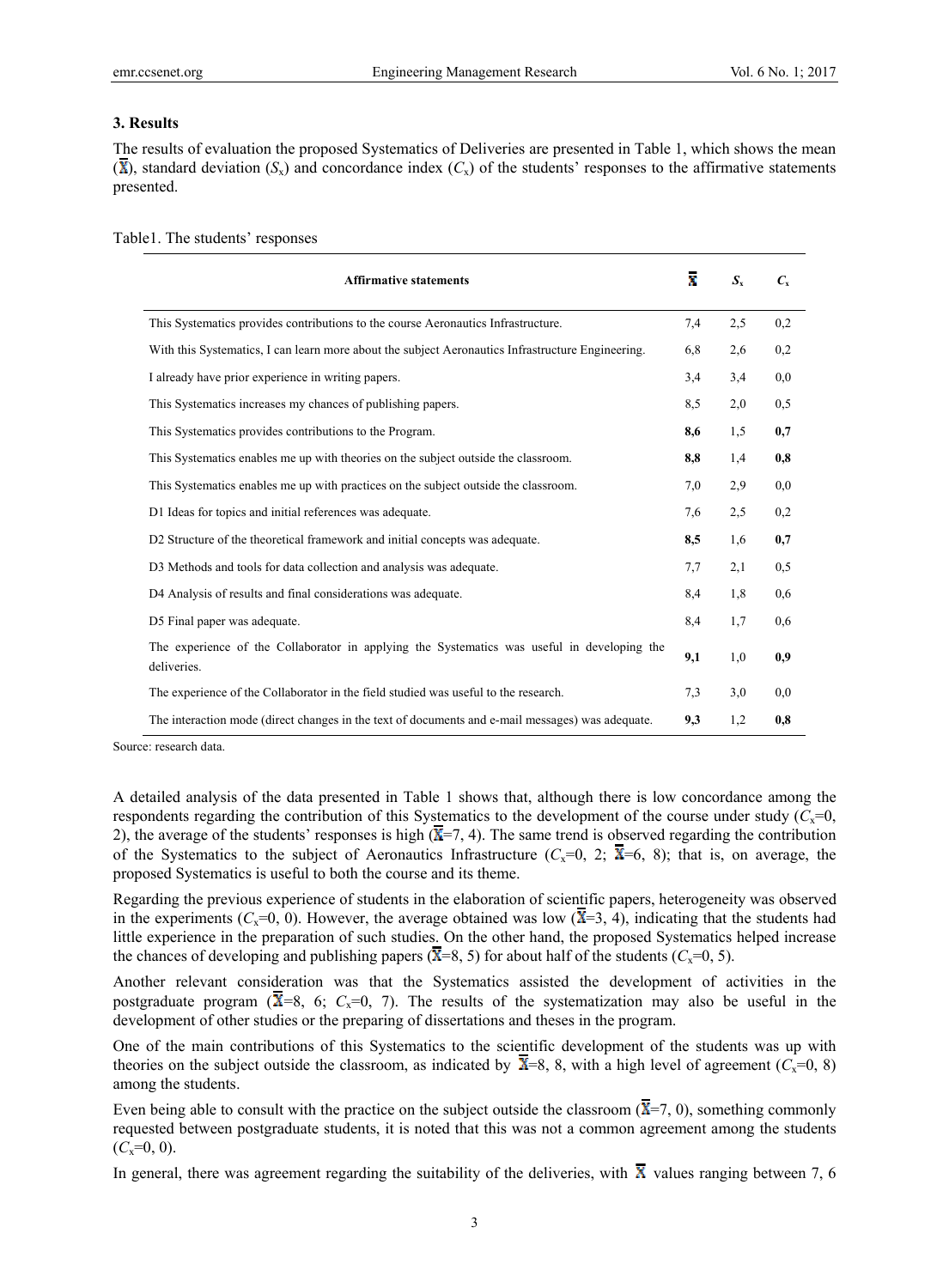and 8, 5. However, there was no agreement for all deliveries. Contributions were made to better distribution of time interval between deliveries and adjustments in the required formats, which have been improved in the proposal presented in this study.

Regarding the experience of Collaborator with the field studied, although there is no agreement in the responses and have a high average of 7, 3, there is one too high standard deviation, which shows certain limitations in knowledge of the Collaborator in the field studied in the paper. To improve this item, the topics could be restricted to the experiences of the Collaborator or the Professor in the course.

One of the aspects that received the most attention in this analysis and which is probably the main contribution of the systematics toward increasing productivity in postgraduate courses is the mode of interaction with the students, in which notes are inserted directly into Word-document deliveries. This item, which showed  $C_x=0, 8$ , received the highest score among the evaluations  $(\overline{X}=9, 3)$  because such close contact with the Collaborator or Professor helped the students in both drafting the text and planning the step-by-step development of the content. This close relationship with students is believed to be a key factor in optimizing the efforts invested in new knowledge production (Hessels & Lens, 2008).

The statistical tests showed significant correlations between the various affirmative statements presented (n=28). Table 2 presents only the highest correlations identified in the analysis, especially those that are significant at 0.05 and 0.01 level. Items with no significant correlations are not included in the table.

|                                                      |                         | CC           | LMS      | ICP          | CP           | ECS          | <b>ECF</b> | D1             | D <sub>2</sub> | D <sub>3</sub> | D <sub>4</sub>    | D <sub>5</sub>  |
|------------------------------------------------------|-------------------------|--------------|----------|--------------|--------------|--------------|------------|----------------|----------------|----------------|-------------------|-----------------|
| Contributions to the Course Pearson Correlation      |                         | $\mathbf{1}$ | ,822*    | $-0.012$     | ,206         | ,357         | ,479*      | ,171           | ,234           | .348           | ,251              | ,284            |
| (CC)                                                 | Sig. (2-tailed)         |              | ,000     | ,952         | ,292         | ,062         | ,010       | ,386           | ,231           | ,070           | ,198              | ,143            |
| Learn more about the Subject                         | Pearson Correlation     | ,822*        | 1        | $-0.079$     | ,178         | $,401*$      | ,534*      | ,077           | ,063           | ,170           | ,088              | ,134            |
| (LMS)                                                | Sig. (2-tailed)         | ,000         |          | ,690         | ,365         | ,035         | ,003       | .698           | .749           | ,388           | .655              | ,496            |
| my<br>chances<br>Increases                           | of Pearson Correlation  | $-0.012$     | $-0.079$ | $\mathbf{1}$ | ,530*        | ,127         | $-175$     | ,145           | ,128           | ,256           | ,183              | ,069            |
| publishing papers (ICP).                             | Sig. (2-tailed)         | ,952         | ,690     |              | ,004         | ,519         | ,374       | ,463           | ,515           | ,189           | ,352              | ,727            |
| Contributions to the Program<br>(CP)                 | Pearson Correlation     | ,206         | ,178     | $,530*$      | $\mathbf{1}$ | ,426*        | ,025       | ,332           | $,522*$        | ,537*          | ,107              | ,024            |
|                                                      | Sig. (2-tailed)         | ,292         | ,365     | ,004         |              | ,024         | ,898       | ,084           | ,004           | ,003           | ,587              | ,905            |
| Experience<br>of<br>Colaboratorin<br>applying<br>the | the Pearson Correlation | ,357         | ,401*    | ,127         | ,426*        | $\mathbf{1}$ | ,467*      | ,371           | ,530*          | ,461*          | $,413*$           | $,375*$         |
| Systematics (ECS)                                    | Sig. (2-tailed)         | ,062         | ,035     | ,519         | ,024         |              | ,012       | ,052           | ,004           | ,014           | ,029              | ,049            |
| Experience of the Collaborator<br>in the field (ECF) | Pearson Correlation     | ,479*        | $,534*$  | $-175$       | ,025         | ,467*        | 1          | ,391*          | ,272           | ,368           | ,334              | $,381*$         |
|                                                      | Sig. (2-tailed)         | ,010         | ,003     | ,374         | ,898         | ,012         |            | ,040           | ,161           | ,054           | ,082              | ,046            |
| D1                                                   | Pearson Correlation     | ,171         | ,077     | ,145         | ,332         | ,371         | ,391*      | $\overline{1}$ | $,581*$        | $,724*$        | ,709*             | ,680*           |
|                                                      | $Sig. (2-tailed)$       | ,386         | ,698     | ,463         | ,084         | ,052         | ,040       |                | ,001           | ,000           | ,000              | ,000            |
| D <sub>2</sub>                                       | Pearson Correlation     | ,234         | ,063     | ,128         | $,522*$      | ,530*        | ,272       | ,581*          | 1              | $,791*$        | ,493*<br>$\ast$   | ,423*           |
|                                                      | Sig. (2-tailed)         | ,231         | ,749     | ,515         | ,004         | ,004         | ,161       | ,001           |                | ,000           | ,008              | ,025            |
| D <sub>3</sub>                                       | Pearson Correlation     | ,348         | ,170     | ,256         | $,537*$      | $,461*$      | ,368       | $,724*$        | ,791*<br>×.    | 1              | $,610*$<br>$\ast$ | ,527*<br>$\ast$ |
|                                                      | Sig. (2-tailed)         | ,070         | ,388     | ,189         | ,003         | ,014         | ,054       | ,000           | ,000           |                | ,001              | ,004            |

Table 2. Main correlations between the statements analyzed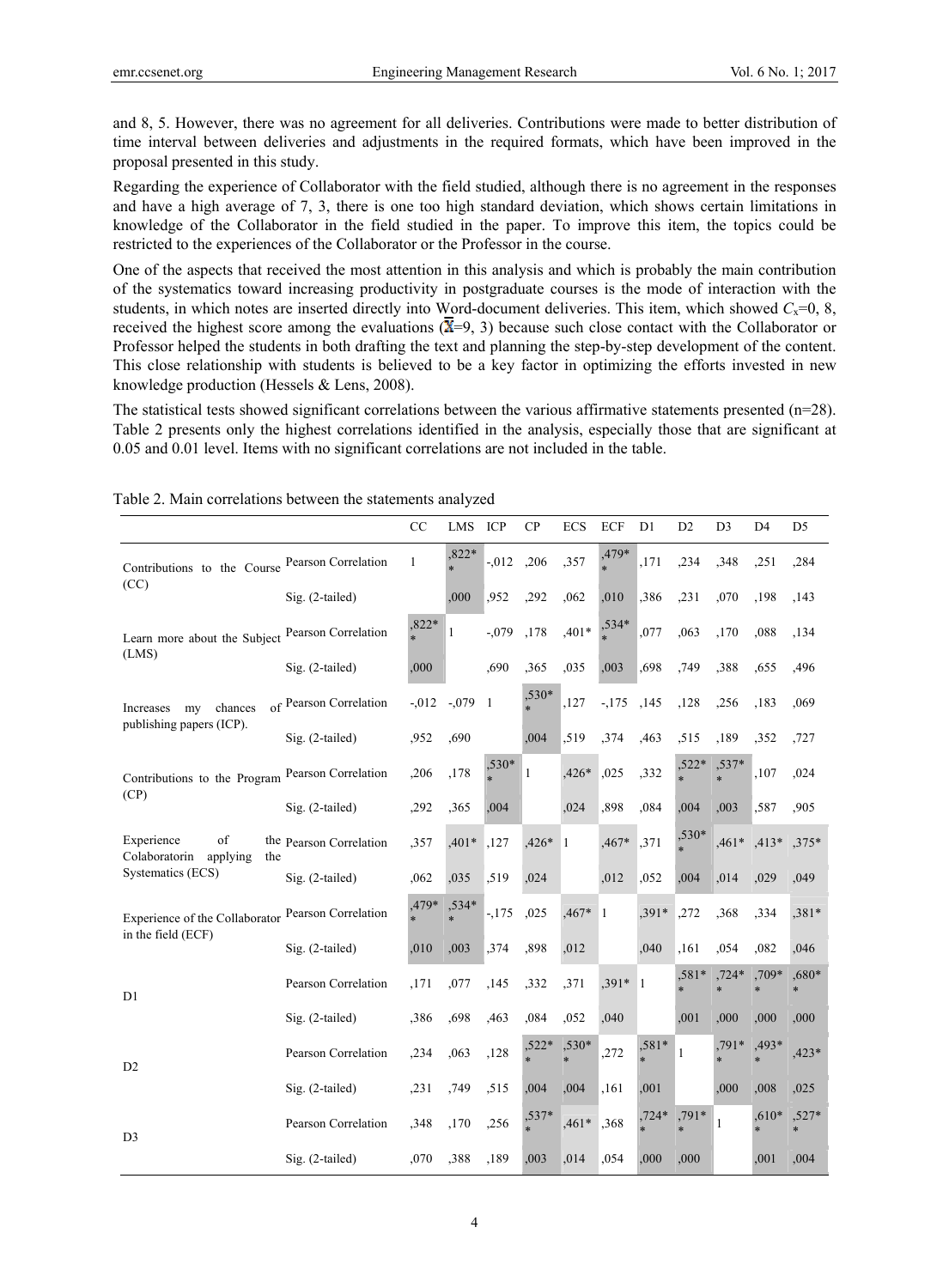| D4             | Pearson Correlation |                     | 251 ,088 ,183 ,107 ,413* ,334 ,709* ,493* ,610*                             |     |      |      |            |      |      | ,965*<br>$*$ |
|----------------|---------------------|---------------------|-----------------------------------------------------------------------------|-----|------|------|------------|------|------|--------------|
|                | $Sig. (2-tailed)$   |                     | ,198, 029, 587, 587, 198, 198                                               |     |      | 000  | $.008$ 001 |      |      | ,000         |
| D <sub>5</sub> | Pearson Correlation |                     | 284 , 134 , 069 , 024 , $375*$ , $381*$ , $680*$ , $423*$ , $527*$ , $965*$ |     |      |      |            |      |      |              |
|                | $Sig. (2-tailed)$   | .143 .496 .727 .905 |                                                                             | 049 | ,046 | .000 | .025       | .004 | .000 |              |

\*. Correlation is significant at the 0.05 level (2-tailed).

\*\*. Correlation is significant at the 0.01 level (2-tailed).

Source: research data.

According to Table 2, there are several significant correlations between the affirmative statements analyzed (0.05 level (2-tailed)). However, considering the correlations at the 0.01 (2-tailed) in particular, significant correlations are observed between the contributions of the Systematics to the course under study and the potential of the students to learn more about the subject of their papers. The same trend applies to the experience of the Collaborator in the subject under study.

There are also significant correlations between the contributions of the Systematics to the postgraduate program and the students' increased chances of publishing papers. A significant correlation can also be observed between CP and deliveries D2 and D3, which deal with the theoretical bases and research methods. Thus, there is objective evidence that the proposed Systematics contributes not only to improving the postgraduate program, but also to increasing the chances of successful publication of scientific papers by students.

Although Table 1 indicates that the Systematics contributes considerably to increasing the students' chances of publishing papers  $(\overline{X}=8, 5)$ , Table 2 shows that there is no significant correlation between this variable and prior experience in writing papers ( $\overline{X}$ =3, 4) (Pearson correlation=0, 302; Sig. (2-tailed)=0, 118). This means that, based on the operationalization of the Systematics, students have a good chance of publishing their studies despite having no previous experience in developing scientific papers.

Finally, the existence of significant correlations between all deliveries should be noted. Thus, although it is possible to make changes in the order of the deliveries, such changes should be made gradually, considering the step-by-step development of the study.

#### **4. Proposed Systematics of Deliveries**

After being evaluated and also carried out the necessary improvements, the Systematics of Deliveries is presented in order to optimize the efforts invested in postgraduate programs from the generation of specific knowledge by students on individual papers.

Commonly adopted in project and innovation management (Caetano & Amaral, 2011; Mesa, Molenaar, & Alarcón, 2016), the use of documents as partial deliveries toward a final project outcome generates results that are evaluated in the intermediate stages so that the end result is not put at risk. This proposed systematics also considers these partial deliveries to obtain the best final results possible.

Figure 1 shows the proposed Systematics of Deliveries in detail, including its description, the deliveries to be made, the approximate development time (in weeks) of these deliveries and some possible criteria for evaluating each of the deliveries in the composition of assessment notes in the course.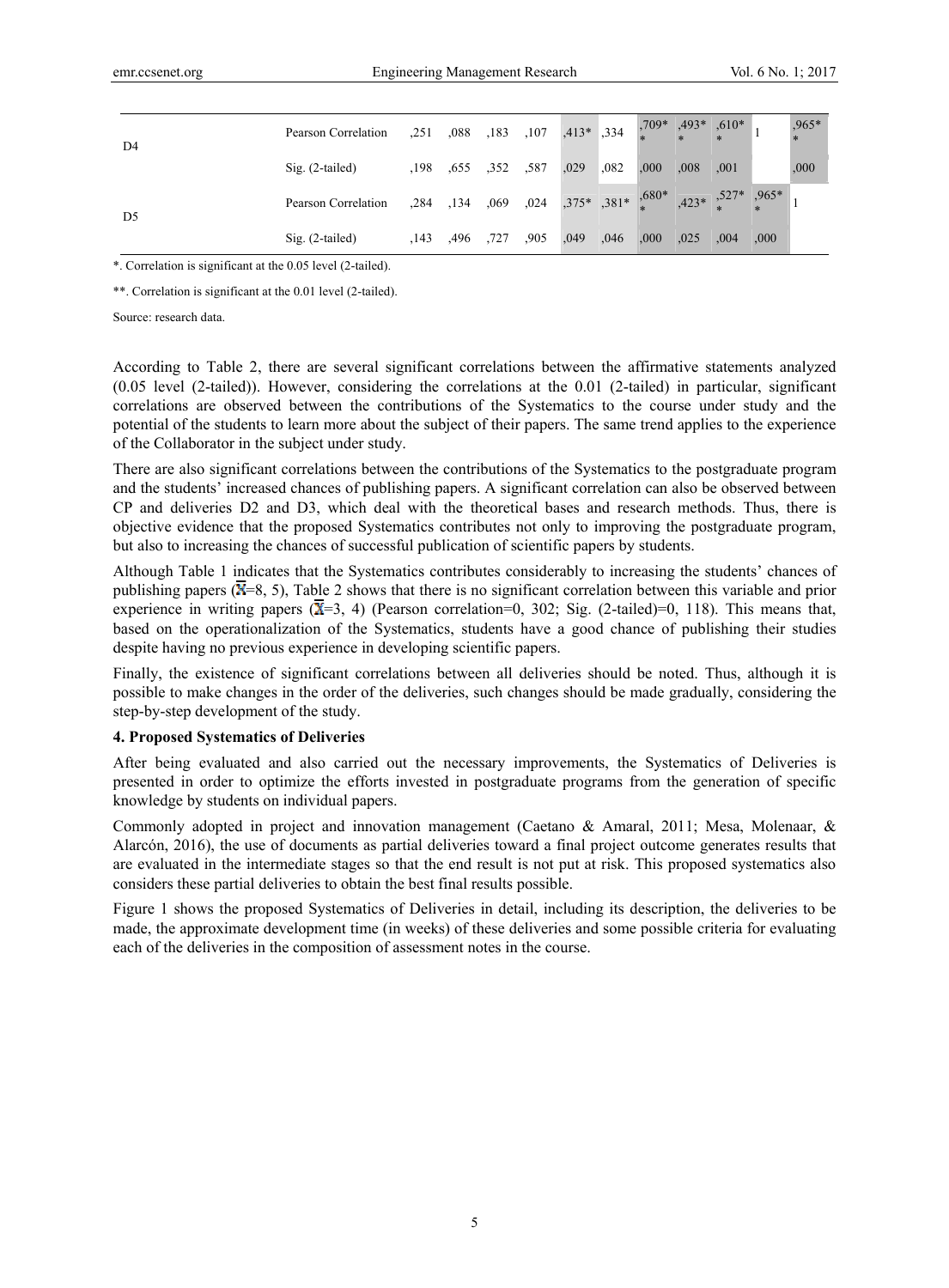| <b>Deliveries</b> | <b>Description</b>                                              | Time to perform<br>(weeks) | <b>Evaluation criteria</b>                                                                                                   |
|-------------------|-----------------------------------------------------------------|----------------------------|------------------------------------------------------------------------------------------------------------------------------|
| D5                | Final paper.                                                    | 5                          | Relevance of the study both the theoretical<br>and practical point of view, text structure and<br>contribution to the theme. |
| D4                | Analysis of results and final<br>considerations.                | 5                          | Critical analysis of data, compared to previous<br>studies and contributions of the results.                                 |
| D3                | Methods and tools for data<br>collection and analysis.          | 3                          | Feasibility of the study and relevance of<br>procedures to be adopted.                                                       |
| $\mathbf{D2}$     | Structure of the theoretical<br>framework and initial concepts. | 3                          | Proximity of the items with the subject of<br>study, logical structure of the text and<br>theoretical basis consistency.     |
|                   | Ideas of topics and initial<br>references.                      | $\overline{c}$             | List of ideas with some of the course issues<br>and also the relevance of identified articles.                               |

Figure 1. Schema of the proposed Systematics of Deliveries

According to Figure 1, D1 consists mainly of a description of the main topics to be studied, along with the initial objectives of the study and the initial references on the subject. The list of ideas for the topics studied in the course, as well as the theoretical relevance of the references used in this delivery can be adopted as evaluation criteria.

In D2, the student presents the theoretical framework and the initial concepts of the topics discussed. This delivery considers the consistency of the theoretical basis used and the proximity of the concepts analyzed with the themes of the course.

D3 defines the methods and tools that will be used in the data collection and analysis, that evaluates the feasibility of performing such a study. This delivery requires prior knowledge of the instruments used in data collection and processing, such as survey methods and statistical analysis tools, among others.

D4 provides an analysis of the results in terms of both their theoretical and practical implications. In this delivery, the contributions of the study to the current state of knowledge are critically examined, and the limitations of the present study and the need for further research are described in the final considerations.

Finally, in D5 the student completes the paper by providing an introduction and a summary, making the final revisions, and coming up with a title that clearly indicates the contents of the document. D5 is assessed separately from the others as an individual delivery or as the result of the systematization of the other deliveries.

Figure 1 presents the deliveries as circles that vary depending on their individual possibility of improvement as the study is developed. For example, faced with limited access to primary or secondary data during D3, the student can adjust the theoretical basis in D2 according to a possible alternative idea generated in D1, thereby optimizing the study.

In the case studied herein, the completion of the deliveries by the students took about 18 weeks in total from D1 to D5, or the equivalent of about 4 months of classes. This period corresponds to a semester class, which is commonly adopted in postgraduate courses.

The monitoring and evaluation of the deliveries involved several interactions with the students during the semester, which also required a considerable amount of dedicated time. The total number of interactions (i) and time commitment (t), in minutes, used in the analysis of the deliveries were as follows:  $i=48$  and  $t=580$  for D1, i=46 and t=920 for D2, i=38 and t=450 for D3, i=30 and t=390 for D4, and i=13 and t=500 for D5. A total of 175 interactions were carried out by email, beyond the required weekly meetings for the course. About 2.840 minutes or almost 50 hours of monitoring and analysis of deliveries were also done with the students.

Note that the delivery to which a greater amount of time was dedicated was D2, in which the main concepts associated with the studies and their contributions to the state of knowledge were analyzed. D1 also required a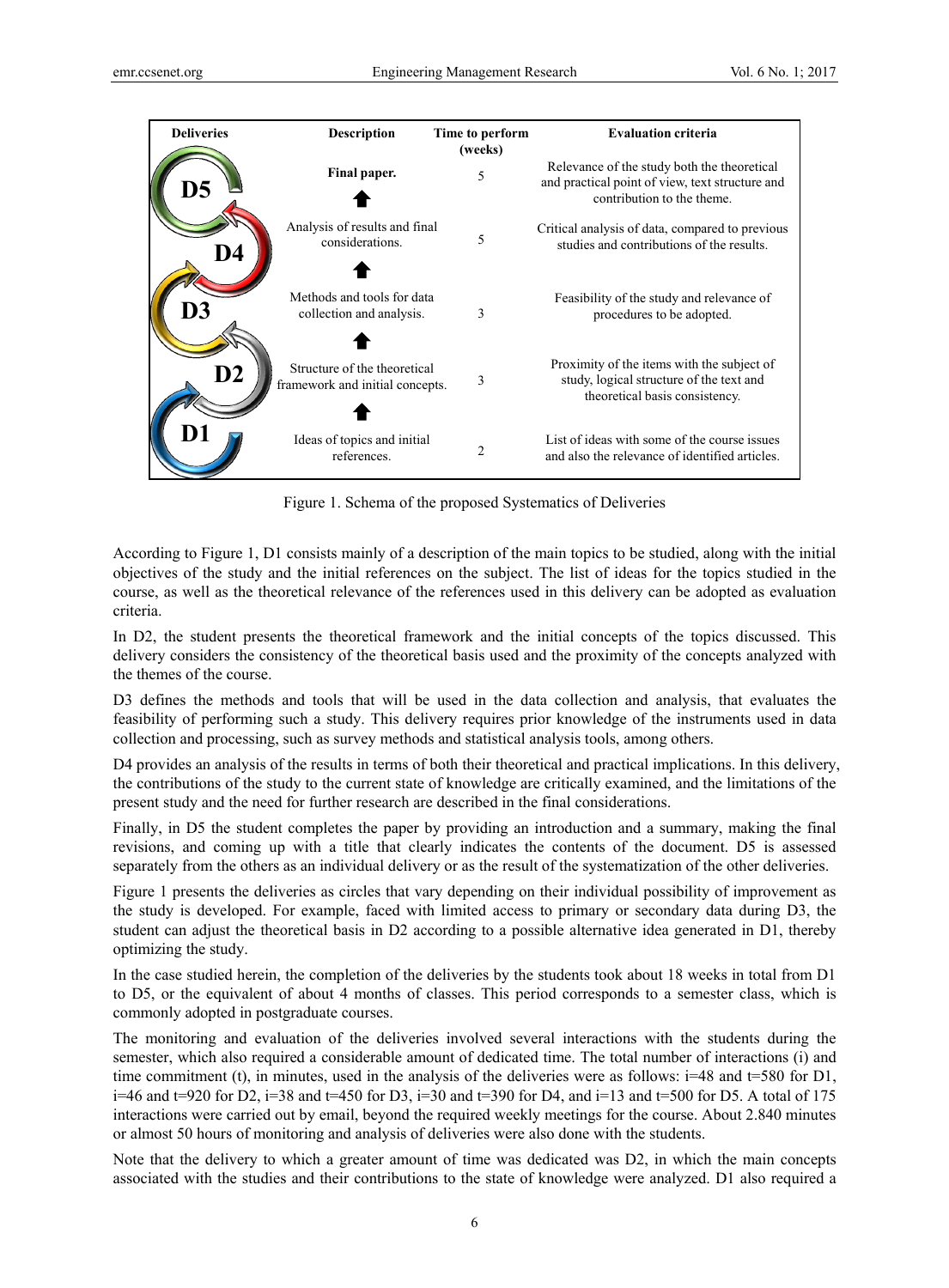significant amount of time for analysis because it included 48 different deliveries in various improved versions. To a lesser extent, more time was dedicated to D5, in which final adjustments were made on papers intended for submission to events and journals.

Of the 37 students who started this course, only 29 completed the deliveries. The others dropped out of the course, because there is the possibility of participation of non-regular students, and one student did not reach the D5. Among the students who submitted papers with potential for publication, the average D5 score was 9.4, and the others had an average score that was more than 2 points lower, at 7.3.

In postgraduate programs, the paper is usually part of the course evaluation, as in this case, or a dissertation or final thesis has to be submitted. In some cases, both are required. The use of these results in the evaluation of the student can be performed from the participation percentages on Final Grade (FG) in the course, as shown in Eq. 3, where the average ratings of deliveries D1, D2, D3 and D4, added to note the final paper (D5), corresponding to 50% of the final grade. The remaining 50% can be distributed among other forms of assessment, such as tests and seminars.

$$
FG = \left[ \left( 0.2 \frac{\sum_{i=1}^{4} D_i}{4} \right) + 0.3D5 + \dots \right]
$$
 (3)

It should be noted that the monitoring of deliveries must be done by a Collaborator, as this case, or the Professor of the course. Because the activities of preparing and administering the course consumes a significant amount of time for the Professor, the participation of such Collaborator in this process may be crucial.

## **5. Conclusion**

A Systematics of Deliveries aimed at optimizing the efforts invested in postgraduate courses is proposed in this study. After carrying out the necessary reviews and improvements, significant contributions of the Systematics to improving the students' capabilities and increasing productivity in the postgraduate program were identified. The proposed Systematics can be adjusted according to the realities of the course in which it is applied.

Despite the demonstrated advantages of the proposed tool, the monitoring students in the development of their studies is crucial. The role of a Collaborator, as a qualified Professor assistant, is essential in coaching the students in each step of the process as they gradually form the body of the research and prepare the final paper.

There was a significant increase in the number of papers with potential for publication. However, future research could focus on identifying the reasons why other papers do not pass the evaluation, so that the efforts invested in the development of these papers can be further optimized.

#### **Acknowledgments**

National Council for Scientific and Technological Development-CNPq (Grant number: 160348/2015-3), The State of Goiás Research Foundation-FAPEG, the reviewers for the improvement of this study and special thanks to the students of the course IT-200: Aeronautics Infrastructure (2016), from the Postgraduate Program in Aeronautical Infrastructure Engineering (PG/EIA)/Aeronautics Institute of Technology (ITA), Brazil.

#### **References**

- Baldwin, C., & Chandler, G. E. (2002). Improving faculty publication output: The role of a writing coach. *Journal of Professional Nursing*, *18*(1), 8-15. https://dx.doi.org/10.1053/jpnu.2002.30896
- Caetano, M., & Amaral, D. C. (2011). Roadmapping for technology push and partnership: A contribution for open innovation environments. *Technovation*, *31*, 320-335. https://dx.doi.org/10.1016/j.technovation.2011.01.005
- Etzkowitz, H., & Leydesdorff, L. (2000). The dynamics of innovation: From National Systems and "Mode 2" to a Triple Helix of university-industry-government relations. *Research Policy*, *29*, 109-123. https://dx.doi.org/10.1016/S0048-7333(99)00055-4
- Farris, J. A., Aken, E. M. V., Letens, G., Ellis, K. P., & Boyland, J. (2007). A structured approach for assessing the effectiveness of engineering design tools in new product development. *Engineering Management Journal*, *19*(2), 31-39. https://dx.doi.org/10.1080/10429247.2007.11431729
- Gibbons, M., Limoges, C., Nowotny, H., Schwartzman, S., Scott, P., & Trow, M. (1994). *The new production of knowledge: The dynamics of science and research in contemporary societies*. SAGE, London.